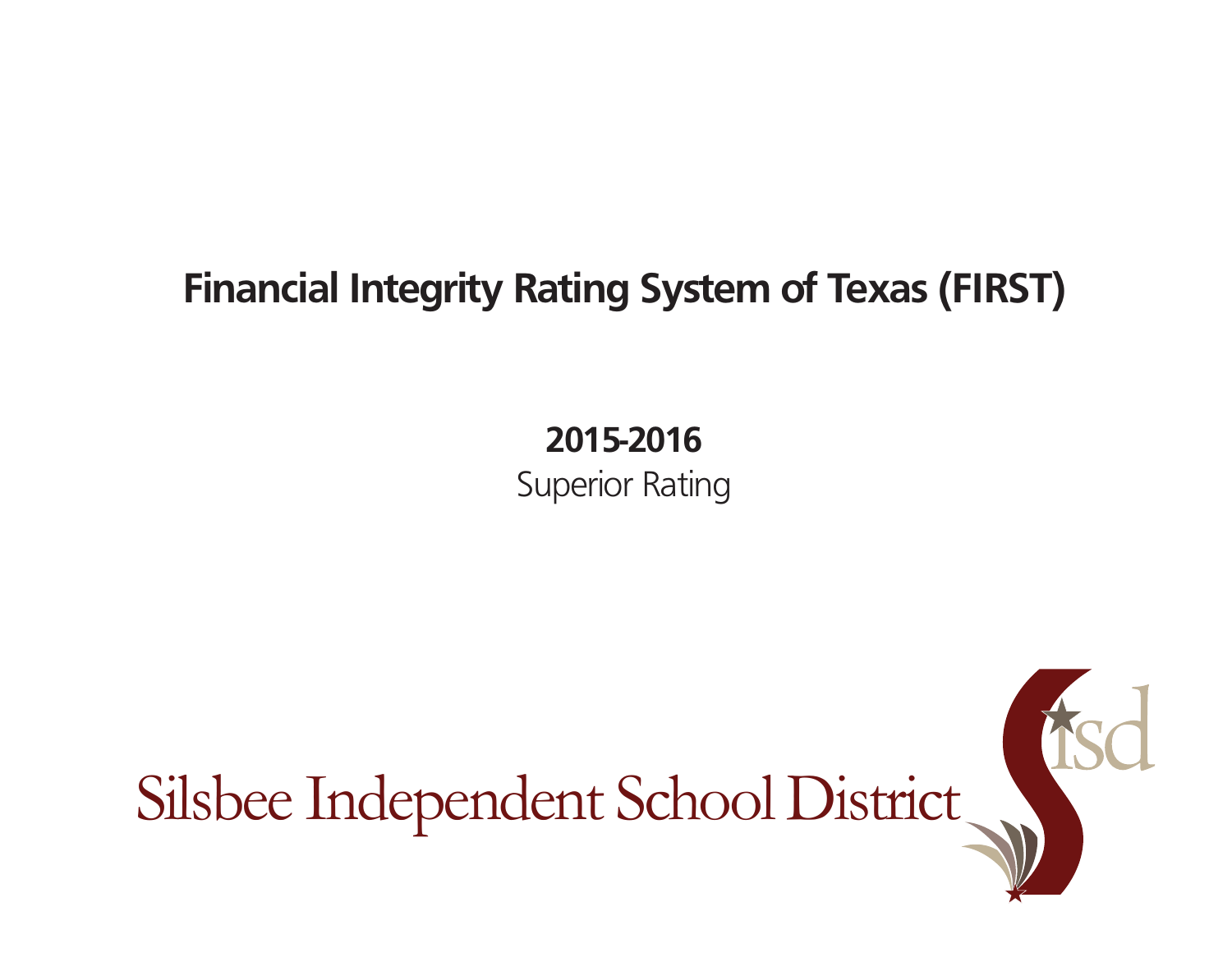**RATING YEAR**  $\boxed{2015\text{-}2016}$   $\boxed{\text{Select An Option}}$  Help  $\boxed{\text{Heip}}$ 



**[Financial Integrity Rating Syste](http://tea4avwaylon.tea.state.tx.us/First/forms/main.aspx)m of Texas**

## **2015-2016 RATINGS BASED ON SCHOOL YEAR 2014-2015 DATA - DISTRICT STATUS DETAIL**

| Name: SILSBEE ISD(100904)     |                                                                                                                                                                                                                                                                    | Publication Level 1: 8/8/2016 6:20:16 PM                                                                                                                                                                                                                                                                                                                                                                                                                                                                                                                                                                         |                                   |              |
|-------------------------------|--------------------------------------------------------------------------------------------------------------------------------------------------------------------------------------------------------------------------------------------------------------------|------------------------------------------------------------------------------------------------------------------------------------------------------------------------------------------------------------------------------------------------------------------------------------------------------------------------------------------------------------------------------------------------------------------------------------------------------------------------------------------------------------------------------------------------------------------------------------------------------------------|-----------------------------------|--------------|
| <b>Status: Passed</b>         |                                                                                                                                                                                                                                                                    | Publication Level 2: 8/8/2016 6:20:16 PM                                                                                                                                                                                                                                                                                                                                                                                                                                                                                                                                                                         |                                   |              |
| <b>Rating:</b> $A =$ Superior |                                                                                                                                                                                                                                                                    | Last Updated: 8/8/2016 6:20:16 PM                                                                                                                                                                                                                                                                                                                                                                                                                                                                                                                                                                                |                                   |              |
| <b>District Score: 98</b>     |                                                                                                                                                                                                                                                                    | <b>Passing Score: 31</b>                                                                                                                                                                                                                                                                                                                                                                                                                                                                                                                                                                                         |                                   |              |
| #                             | <b>Indicator Description</b>                                                                                                                                                                                                                                       |                                                                                                                                                                                                                                                                                                                                                                                                                                                                                                                                                                                                                  | Updated                           | <b>Score</b> |
| $\mathbf{1}$                  | Was the complete annual financial report (AFR) and data submitted to the TEA within 30 days of the November 27 or January 28 deadline<br>depending on the school district's fiscal year end date of June 30 or August 31, respectively?                            |                                                                                                                                                                                                                                                                                                                                                                                                                                                                                                                                                                                                                  | 3/16/2016<br>3:43:41<br><b>PM</b> | Yes          |
| $\overline{2}$                | Review the AFR for an unmodified opinion and material weaknesses. The school district must pass 2.A to pass this indicator. The school district<br>fails indicator number 2 if it responds "No" to indicator 2.A. or to both indicators 2.A and 2.B.               |                                                                                                                                                                                                                                                                                                                                                                                                                                                                                                                                                                                                                  |                                   |              |
| 2.A                           | Was there an unmodified opinion in the AFR on the financial statements as a whole? (The American Institute of Certified Public Accountants<br>(AICPA) defines unmodified opinion. The external independent auditor determines if there was an unmodified opinion.) |                                                                                                                                                                                                                                                                                                                                                                                                                                                                                                                                                                                                                  | 3/16/2016<br>3:43:41<br><b>PM</b> | Yes          |
| 2.B                           | Did the external independent auditor report that the AFR was free of any instance(s) of material weaknesses in internal controls over financial<br>reporting and compliance for local, state, or federal funds? (The AICPA defines material weakness.)             |                                                                                                                                                                                                                                                                                                                                                                                                                                                                                                                                                                                                                  | 3/16/2016<br>3:43:41<br><b>PM</b> | Yes          |
| 3                             | the payments are made on schedule for the fiscal year being rated. Also exempted are technical defaults that are not related to monetary<br>and their creditors, which includes a plan for paying back the debt.)                                                  | Was the school district in compliance with the payment terms of all debt agreements at fiscal year end? (If the school district was in default in a<br>prior fiscal year, an exemption applies in following years if the school district is current on its forbearance or payment plan with the lender and<br>defaults. A technical default is a failure to uphold the terms of a debt covenant, contract, or master promissory note even though payments to the<br>lender, trust, or sinking fund are current. A debt agreement is a legal agreement between a debtor (= person, company, etc. that owes money) | 3/16/2016<br>3:43:42<br><b>PM</b> | Yes          |
| 4                             |                                                                                                                                                                                                                                                                    | Did the school district make timely payments to the Teachers Retirement System (TRS), Texas Workforce Commission (TWC), Internal Revenue                                                                                                                                                                                                                                                                                                                                                                                                                                                                         | 3/16/2016                         | Yes          |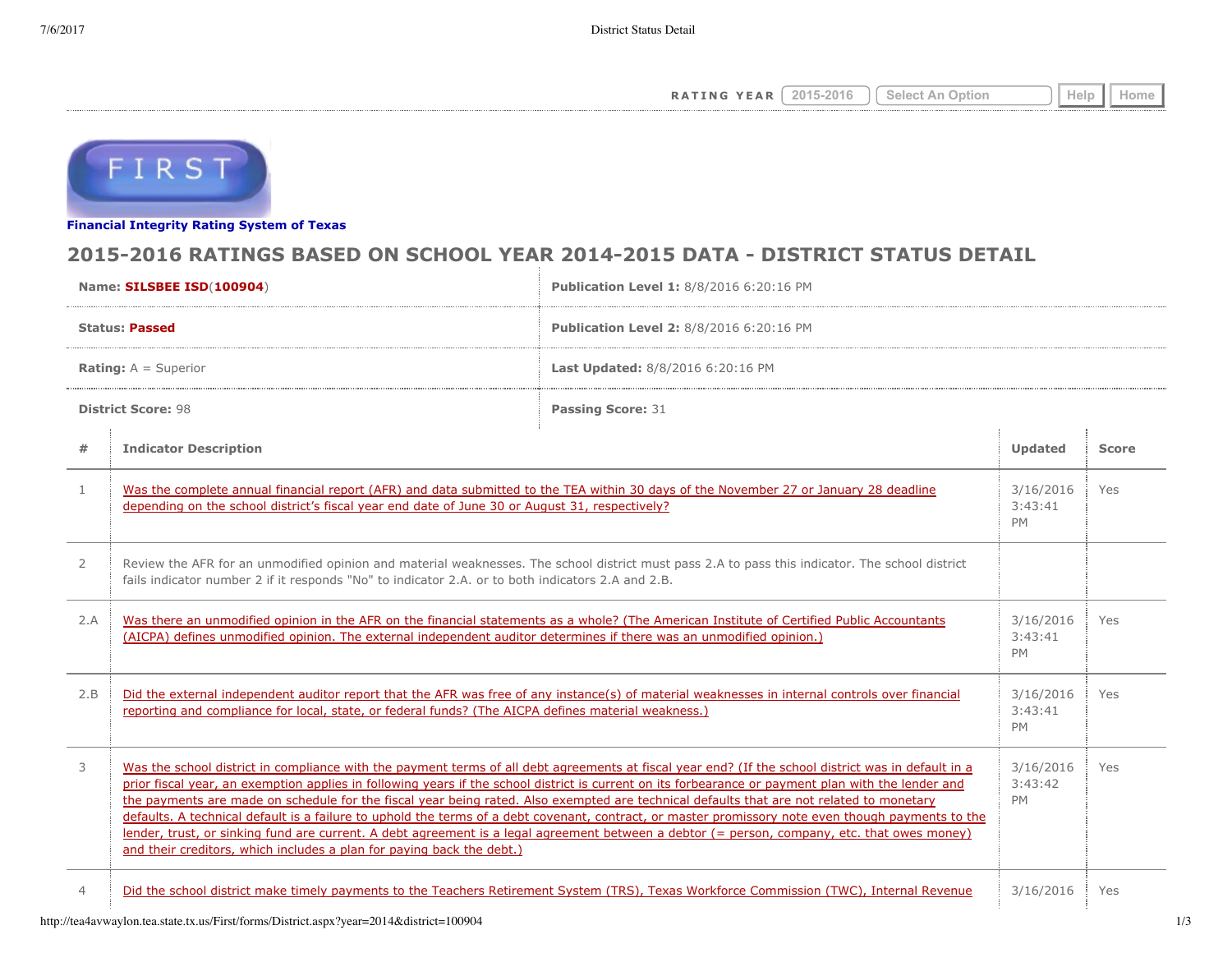|    | Service (IRS), and other government agencies?                                                                                                                                                                                                                                                                                                                 | 3:43:42<br><b>PM</b>              |                                   |
|----|---------------------------------------------------------------------------------------------------------------------------------------------------------------------------------------------------------------------------------------------------------------------------------------------------------------------------------------------------------------|-----------------------------------|-----------------------------------|
| 5  | Was the total unrestricted net asset balance (Net of the accretion of interest for capital appreciation bonds) in the governmental activities column<br>in the Statement of Net Assets greater than zero? (If the school district's change of students in membership over 5 years was 10 percent or more,<br>then the school district passes this indicator.) | 3/16/2016<br>3:43:42<br>PM        | Yes                               |
|    |                                                                                                                                                                                                                                                                                                                                                               |                                   | $\mathbf{1}$<br>Multiplier<br>Sum |
| 6  | Was the number of days of cash on hand and current investments in the general fund for the school district sufficient to cover operating<br>expenditures (excluding facilities acquisition and construction)? (See ranges below.)                                                                                                                             | 8/4/2016<br>1:41:12<br>PM         | 10                                |
| 7  | Was the measure of current assets to current liabilities ratio for the school district sufficient to cover short-term debt? (See ranges below.)                                                                                                                                                                                                               | 6/30/2016<br>1:26:59<br>PM        | 10                                |
| 8  | Was the ratio of long-term liabilities to total assets for the school district sufficient to support long-term solvency? (If the school district's change<br>of students in membership over 5 years was 10 percent or more, then the school district passes this indicator.) (See ranges below.)                                                              | 8/4/2016<br>1:41:12<br>PM         | 8                                 |
| 9  | Did the school district's general fund revenues equal or exceed expenditures (excluding facilities acquisition and construction)? If not, was the<br>school district's number of days of cash on hand greater than or equal to 60 days?                                                                                                                       | 8/4/2016<br>1:41:12<br>PM         | 10                                |
| 10 | Was the debt service coverage ratio sufficient to meet the required debt service? (See ranges below.)                                                                                                                                                                                                                                                         | 8/4/2016<br>1:41:13<br>PM         | 10                                |
| 11 | Was the school district's administrative cost ratio equal to or less than the threshold ratio? (See ranges below.)                                                                                                                                                                                                                                            | 3/16/2016<br>3:43:44<br><b>PM</b> | 10                                |
| 12 | Did the school district not have a 15 percent decline in the students to staff ratio over 3 years (total enrollment to total staff)? (If the student<br>enrollment did not decrease, the school district will automatically pass this indicator.)                                                                                                             | 3/16/2016<br>3:43:45<br>PM        | 10                                |
| 13 | Did the comparison of Public Education Information Management System (PEIMS) data to like information in the school district's AFR result in a<br>total variance of less than 3 percent of all expenditures by function?                                                                                                                                      | 3/16/2016<br>3:43:45<br>PM        | 10                                |
| 14 | Did the external independent auditor indicate the AFR was free of any instance(s) of material noncompliance for grants, contracts, and laws<br>related to local, state, or federal funds? (The AICPA defines material noncompliance.)                                                                                                                         | 3/25/2016<br>2:02:55<br>PM        | 10                                |
|    |                                                                                                                                                                                                                                                                                                                                                               |                                   |                                   |